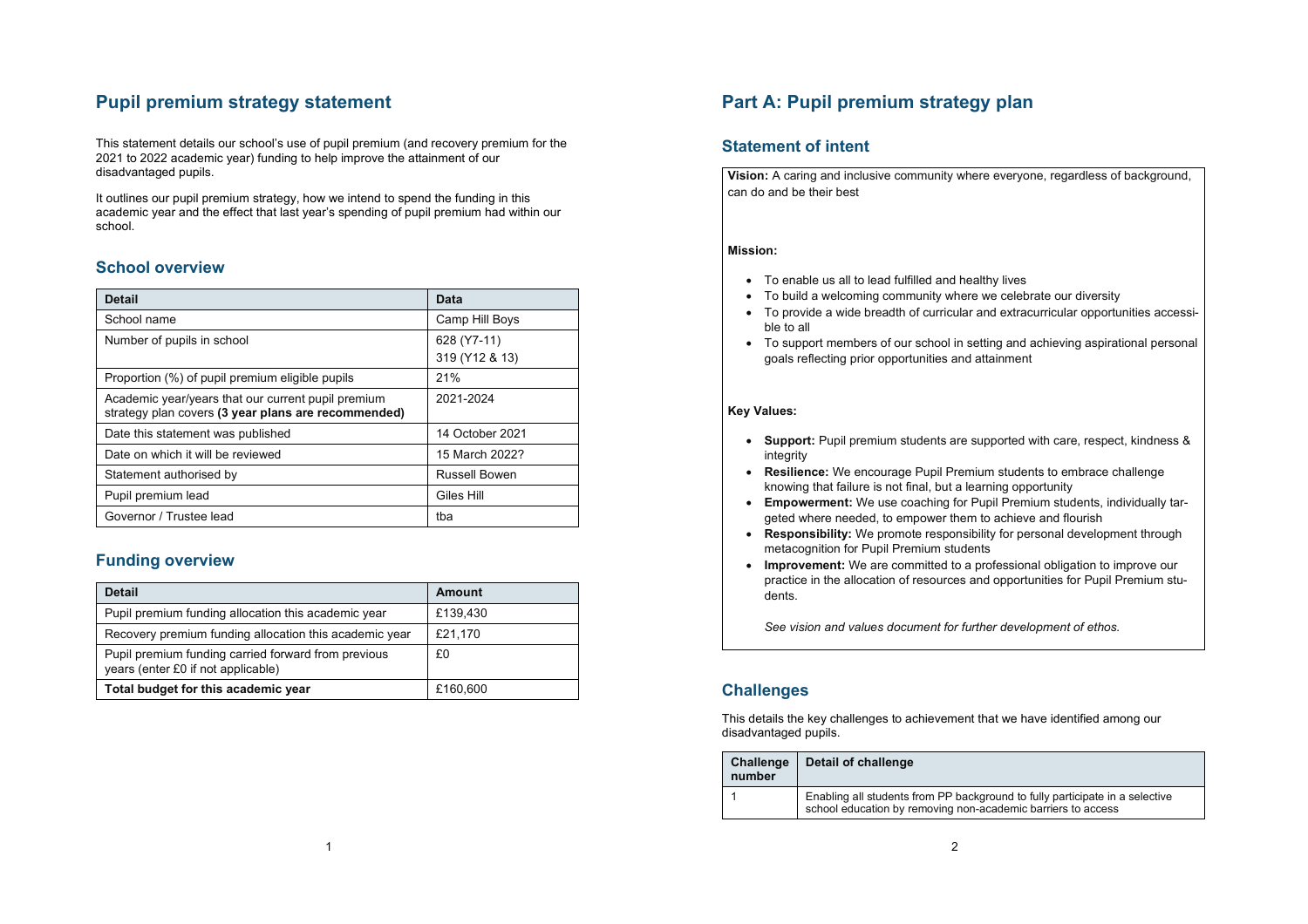| Ensure Pupil Premium Students make the same high levels of progress as<br>others, especially those with lower entrance exam qualifying scores                                                    |
|--------------------------------------------------------------------------------------------------------------------------------------------------------------------------------------------------|
| The financial burden for families to meet the costs of transport and uniform                                                                                                                     |
| Develop cultural capital through participation in a wide range of extra-curricular<br>activities including: Duke of Edinburgh, music lessons, competitive sports,<br>work placements and courses |
| High levels of attendance in line with the rest of the school community                                                                                                                          |

## **Intended outcomes**

This explains the outcomes we are aiming for **by the end of our current strategy plan**, and how we will measure whether they have been achieved.

| Intended outcome                                                         | Success criteria                                                                                                                                                                                                                                                                                                                                                                                                                                                                                                                                                                                                                                                                                                                                                                                                     |
|--------------------------------------------------------------------------|----------------------------------------------------------------------------------------------------------------------------------------------------------------------------------------------------------------------------------------------------------------------------------------------------------------------------------------------------------------------------------------------------------------------------------------------------------------------------------------------------------------------------------------------------------------------------------------------------------------------------------------------------------------------------------------------------------------------------------------------------------------------------------------------------------------------|
| Pupil Premium students achieve GCSE<br>outcomes in line with their peers | Achieving a place in a selective school is<br>one of the key indicators in positive learning<br>outcomes for high achieving students from<br>disadvantaged backgrounds (NFER, 2015<br>Sutton Trust Potential for Success, 2016)<br>and PP students have access to high quality<br>teaching by specialists and a community of<br>higher achievers from whom to model good<br>learning behaviours and practice.<br>Using entrance test, KS2, FFT and Midyis<br>data (which will be used in Year 7 and for in-<br>year admissions - set realistic but ambitious<br>targets for PP students (RADY) which are<br>met in external examination.<br>Aim for students to show comparable<br>performance and progress (as shown in the<br>GCSE data for 2021 - see later) which can<br>enable them to go onto the A Levels and |
|                                                                          | higher education choices they are capable of                                                                                                                                                                                                                                                                                                                                                                                                                                                                                                                                                                                                                                                                                                                                                                         |
| Financial support readily accessed when<br>needed.                       | Currently about 70% of funding claimed for<br>transport, uniform, equipment, school trips<br>and extra-curricular grants and this should<br>continue                                                                                                                                                                                                                                                                                                                                                                                                                                                                                                                                                                                                                                                                 |
| Laptops are available to those in need                                   | Laptops loaned to students in need,<br>especially if there is a need to return to<br>remote learning                                                                                                                                                                                                                                                                                                                                                                                                                                                                                                                                                                                                                                                                                                                 |
| High attendance                                                          | To maintain high levels of attendance<br>across all key stages. Remains at well over<br>90% and reflects well in comparison with<br>non-PP attendance.                                                                                                                                                                                                                                                                                                                                                                                                                                                                                                                                                                                                                                                               |

|                                                          | 2020-21 PP 92.6%, non-PP 91% can be<br>used as a benchmark (though aim for each<br>to be higher in non-Covid years)                                                                                                                             |
|----------------------------------------------------------|-------------------------------------------------------------------------------------------------------------------------------------------------------------------------------------------------------------------------------------------------|
| Successful Careers Guidance and<br>Destinations outcomes | Following a programme using the Gatsby<br>Benchmarks to appropriately advise and<br>support PP students in making appropriate<br>and ambitious choices for Level 4 courses in<br>line with their talents and aspirations.                       |
|                                                          | Provide all help and guidance to enable<br>parity with non-PP students in the ability to<br>apply for Russell Group Universities, Degree<br>Level Apprenticeships, Apprenticeships,<br>Further Education, Training or Employment<br>at Post-18. |
|                                                          | Destinations for leavers to show all PP<br>students able to access Level 4 courses in<br>universities or apprenticeships.                                                                                                                       |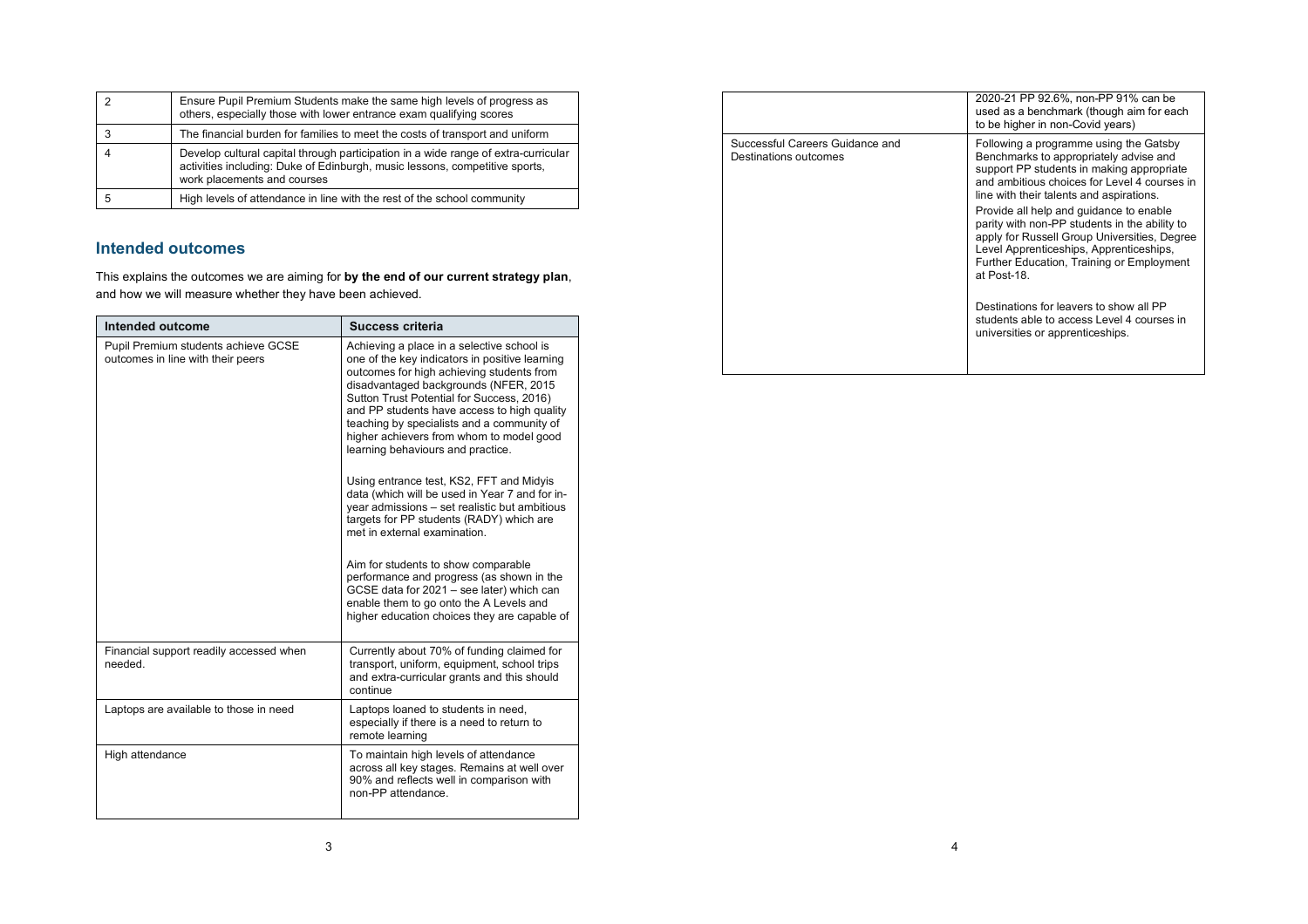### **Activity in this academic year**

This details how we intend to spend our pupil premium (and recovery premium funding) **this academic year** to address the challenges listed above.

### **Teaching (for example, CPD, recruitment and retention)**

Budgeted cost: £ *53,737*

| <b>Activity</b>                                                                                                    | <b>Evidence that supports this</b><br>approach                                                                                                                                                                                                                                                                                                                                   | <b>Challenge</b><br>number(s)<br>addressed |
|--------------------------------------------------------------------------------------------------------------------|----------------------------------------------------------------------------------------------------------------------------------------------------------------------------------------------------------------------------------------------------------------------------------------------------------------------------------------------------------------------------------|--------------------------------------------|
| Pupil Assessment,<br><b>Tracking and Reporting</b>                                                                 | Early identification of issues with<br>classwork, homework and assessments<br>that can be addressed                                                                                                                                                                                                                                                                              | Whole school<br>1.2                        |
|                                                                                                                    | Ability to identify patterns across<br>subjects and students in order to assist<br>with interventions                                                                                                                                                                                                                                                                            |                                            |
| Access to support from<br><b>SENDCO &amp; Assistant</b><br><b>SENDCO</b>                                           | In school support both to teachers and<br>students to understand wider issues<br>affecting students (EEF T&L Toolkit +4<br>months SEL)                                                                                                                                                                                                                                           | Whole school<br>1, 2, 4                    |
| Access to strong<br>pastoral and<br>behavioural support<br>through a system of<br>form tutors and Heads<br>of Year | Promoting and improving behaviour,<br>dealing with low-level disruptions<br>increases teaching time and enables<br>students to be more task focused (EEF<br>T&L Toolkit +4 months Behaviour<br>Interventions) Effective reporting<br>systems and having staff who can liaise<br>effectively with home can improve<br>outcomes (EEF T&L Toolkit +4 months<br>Parental Engagement) | Whole school<br>1, 2, 4, 5                 |
| Use of tutor time to<br>develop learning to<br>learn strategies in Year<br>7                                       | Development of strategies to support<br>nee secondary students to regulate<br>their learning and to involve parents in<br>supporting strategies (EEF T&L Toolkit<br>+7 months Metacognition)                                                                                                                                                                                     | Year 7<br>1.2                              |
| Staff CPD on<br>Questioning, Feedback<br>and Metacognition<br>"Quality teaching for all"                           | A means of enabling good practice and<br>excellent teaching to be at the heart of a<br>PP strategy which develops all students<br>and provides additional support for<br>those on PP (EEF T&L Toolkit +7<br>months Metacognition, + 6 months<br>Feedback, Oral Language<br>interventions)                                                                                        | Whole school<br>1.2                        |
| <b>High Quality Careers</b><br>Education                                                                           | Raise awareness and aspirations for<br>different courses and careers by<br>providing a structured programme and<br>strong guidance in applications for<br>UCAS and apprenticeships. Provide                                                                                                                                                                                      | Whole School<br>1, 2, 4                    |

|                    | opportunities for work experience and<br>volunteering can strengthen<br>applications. (Gatsby Benchmark 1-<br>Stable and Structured Careers<br>Programme for all from Year 7 to 13,<br>complying with GB 3 Addressing the<br>specific needs of each student)                                                                                                                                         |                                                        |
|--------------------|------------------------------------------------------------------------------------------------------------------------------------------------------------------------------------------------------------------------------------------------------------------------------------------------------------------------------------------------------------------------------------------------------|--------------------------------------------------------|
| Study support      | Enable students to have access to<br>spaces and facilities which can support<br>their learning in school and at home to<br>make up for potential learning loss. Use<br>of library and computers before and after<br>the school day, the use of homework<br>clubs with in-school peer support,<br>departmental clubs and support and<br>intervention groups like S Club for lower<br>school students. | Whole School<br><b>Targeted Year Groups</b><br>1, 2, 4 |
| Sixth Form Support | Provide guided support for A Level<br>students through £13,000 of available<br>funding to provide resources and<br>opportunities to enable students to<br>challenge for appropriate Level 4<br>courses at universities and in<br>apprenticeships                                                                                                                                                     | Years 12 and 13<br>1, 2, 4                             |

### **Targeted academic support (for example, tutoring, one-to-one support structured interventions)**

Budgeted cost: £ *5,012*

| <b>Activity</b>                 | <b>Evidence that supports this</b><br>approach                                                                                                | <b>Challenge</b><br>number(s)<br>addressed         |
|---------------------------------|-----------------------------------------------------------------------------------------------------------------------------------------------|----------------------------------------------------|
| Peer-to-peer Support            | Use of Sixth Form students to help with<br>lower school pupils facing challenges to<br>their learning (EEF T&L Toolkit +5<br>months progress) | 1, 2, 4                                            |
| Year 11 English<br>Intervention | Targeted support for language and<br>grammar support to promote better<br>progress across different subject                                   | Year 11<br>1.2                                     |
| Academic Mentors                | <b>Education Endowment Foundation</b><br>(EEF T&L Toolkit +4 months progress)<br>when acting as 1-to-1 tutors                                 | Whole School<br>1, 2                               |
| <b>Small Group Tuition</b>      | <b>Education Endowment Foundation</b><br>(EEF T&L Toolkit +4 months progress)                                                                 | 30 Year 8 Students for<br>Maths and English<br>1.2 |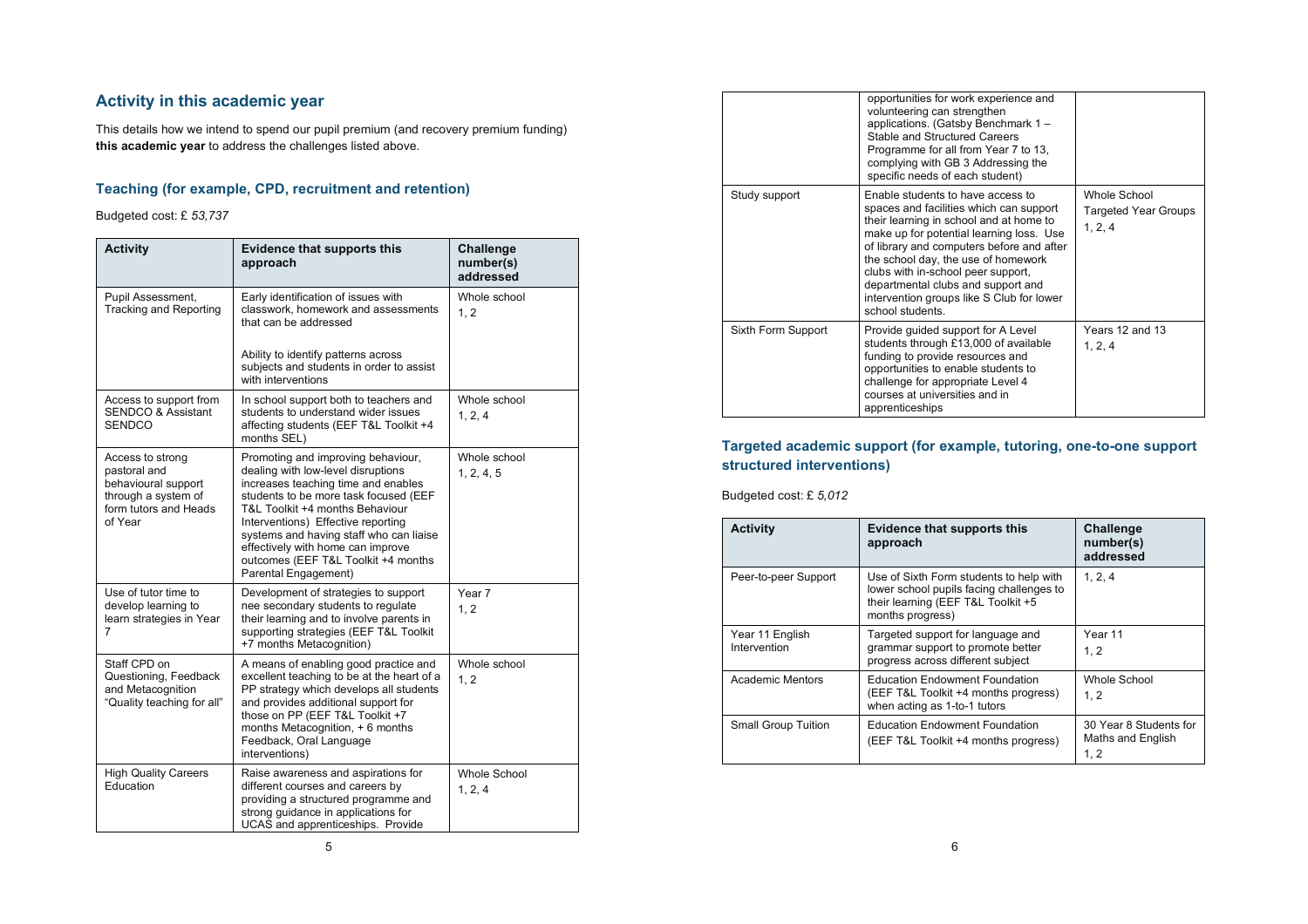### **Total budgeted cost: £** *161,140*

### **Wider strategies (for example, related to attendance, behaviour, wellbeing)**

Budgeted cost: £ *102,390*

| <b>Activity</b>                                                                                                                                                   | <b>Evidence that supports this</b><br>approach                                                                                                                                                                                                                                                                                                                                                                                                                                                                                                                                                                                                                                                                                                                                                                | <b>Challenge</b><br>number(s)<br>addressed |
|-------------------------------------------------------------------------------------------------------------------------------------------------------------------|---------------------------------------------------------------------------------------------------------------------------------------------------------------------------------------------------------------------------------------------------------------------------------------------------------------------------------------------------------------------------------------------------------------------------------------------------------------------------------------------------------------------------------------------------------------------------------------------------------------------------------------------------------------------------------------------------------------------------------------------------------------------------------------------------------------|--------------------------------------------|
| King Edward's Promise<br>to provide PP students<br>with support for the<br>costs of transport,<br>uniform, equipment,<br>extra-curricular<br>opportunities, trips | Enables students to fully access the<br>opportunities by removing non-<br>academic barriers to access (EEF T&L<br>Toolkit Physical Activity +1 Month;<br>Outdoor Adventure Learning - "positive<br>impacts on other outcomes such as<br>self-efficacy, motivation and teamwork.<br>Outdoor adventure learning may play<br>an important part of the wider school<br>experience, regardless of any impact on<br>academic outcomes."; Uniform "There is<br>a belief in some countries that school<br>uniform supports the development of<br>a whole school ethos and therefore<br>supports discipline and motivation.<br>Some also believe that a uniform<br>promotes social equity.", Transport<br>measures ensure good attendance and<br>punctuality which, in turn, remove<br>barriers to effective learning. | Years 7-11<br>1, 2, 3, 4, 5                |
| Access to professional<br>counselling services                                                                                                                    | Addressing issues outside school which<br>can hinder well-being and achievement<br>of students (EEF T&L Toolkit +4 months<br>SEL)                                                                                                                                                                                                                                                                                                                                                                                                                                                                                                                                                                                                                                                                             | Whole school<br>1, 2, 5                    |
| Regular Form time and<br>assemblies                                                                                                                               | Form Tutors are able to develop a<br>trusting relationship with students in<br>their form; identifying any issues arising.                                                                                                                                                                                                                                                                                                                                                                                                                                                                                                                                                                                                                                                                                    | Whole school<br>1, 2, 4                    |
| Monitoring low level<br>behaviour incidents                                                                                                                       | Heads of Year can quickly identify<br>regular patterns of behaviour to prevent<br>escalation of poor behaviour and<br>promoting good practice in attendance,<br>punctuality and attitude to learning.                                                                                                                                                                                                                                                                                                                                                                                                                                                                                                                                                                                                         | Whole school<br>1, 2, 5                    |

7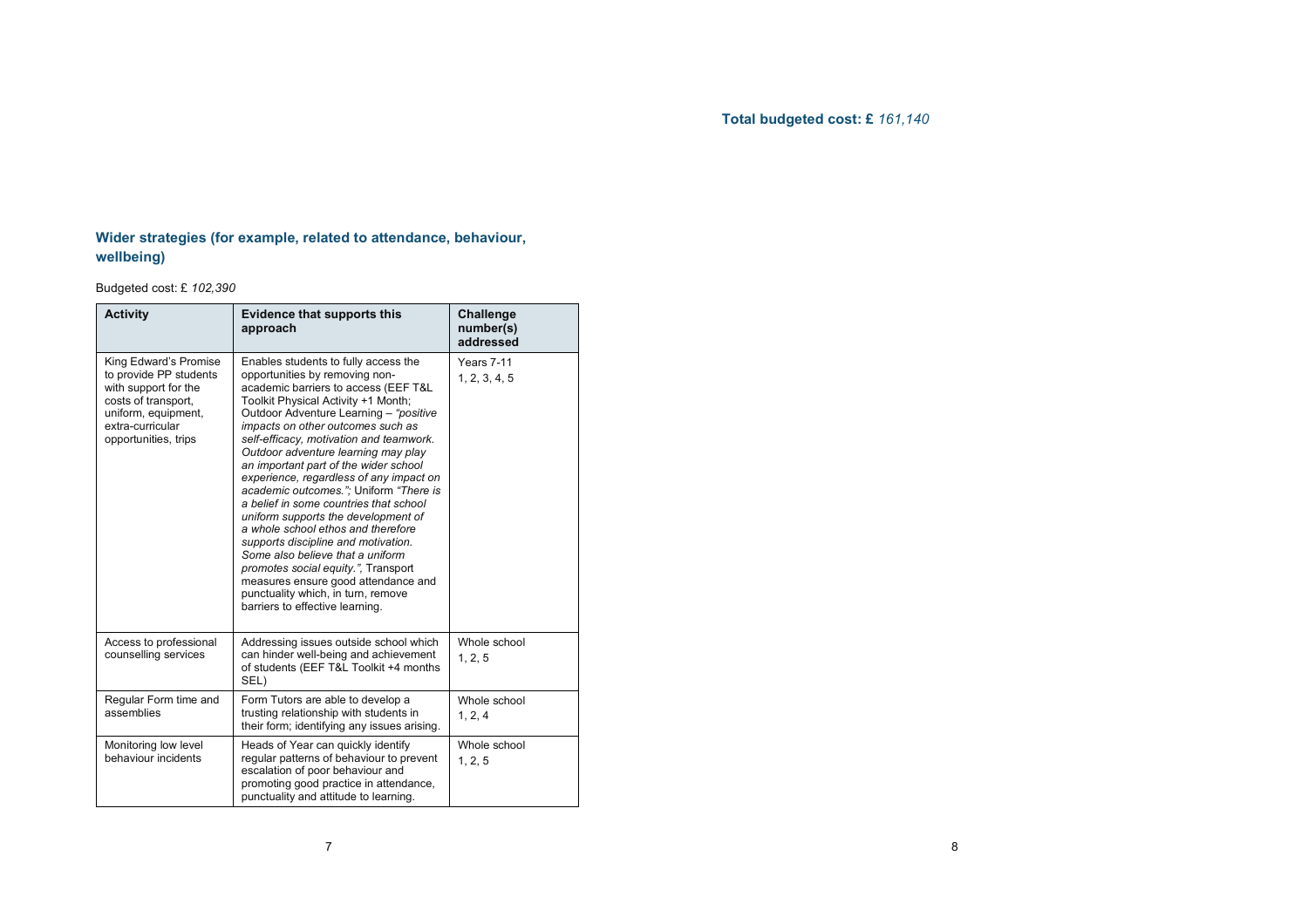# **Part B: Review of outcomes in the previous academic year**

### **Pupil premium strategy outcomes**

This details the impact that our pupil premium activity had on pupils in the 2020 to 2021 academic year.

#### GCSE Outcomes -

*2021 GCSE Results (Progress based on KS2 results – all classed as High Attainers at KS2)*

*NB- All examination results from anonymised assessments*

Average GCSE GCSE Grade 8.0 for PP (8.2 for non-PP) Progress overall 0.7 for PP (0.9 for non-PP)

English and Maths performance and progress for PP students in line with overall cohort 100% above Grade 5 for Maths and English

82.6% Grade 9-7 English - Average 7.9 for PP (8.2 for non-PP), VA 0.6 (0.7)

93.3% Grade 9-7 Mathematics – Average 8.6 for PP (8.6 for non-PP) Progress +0.8 (+0.7)

Levels of expected current attainment for all subjects in end of year assessments were proportionately lower for PP students, however this is due to the lower starting levels as identified in entrance test scores; English & Maths were more in line with their peers. *As many PP candidates enter the school with a lower attainment level (e.g. 29 of the 49 students in 2020 entry were below priority score threshold), this results in PP attainment being lower overall*

Recovery funding targeted in Year 7 to 11 reached 43 PP students

Year 13 leavers included known former PP students who have achieved places on prestigious courses at Russell Group universities. Of the six PP students who were at CHB prior to Sixth Form, 5 achieved places at university with one applying in 2022, three have accessed courses at Russell Group universities. Many students in receipt of the sixth form bursary who joined in Year 12 also achieved good university places having been given additional support with their ambitions and applications. In total 10 out of 16 students in receipt of PP up to year 11 or on FSM achieved places at Russell Group Universities, this included 2 students accepted into Medicine.

70 laptops loaned out to students to facilitate online learning

73% of funding used for uniform, travel, equipment, curricular and extra-curricular activities, in order to ensure that PP students have fewer barriers to learning and can engage in and enjoy life at school in the same way as others, adding to their 'cultural capital', ensuring opportunities to take advantage of experiences available and share aspirations with the wider school community.

#### **Externally provided programmes**

*Please include the names of any non-DfE programmes that you purchased in the previous academic year. This will help the Department for Education identify which ones are popular in England*

| <b>Programme</b>                                  | <b>Provider</b>                                                             |
|---------------------------------------------------|-----------------------------------------------------------------------------|
| National Tutoring Programme for Covid<br>Recovery | Charlie Waller Memorial Trust for<br>sessions on mental health (Dick Moore) |
|                                                   | Innerdrive Skills Camps                                                     |
|                                                   |                                                                             |
|                                                   | Connex                                                                      |
|                                                   | My Tutor                                                                    |